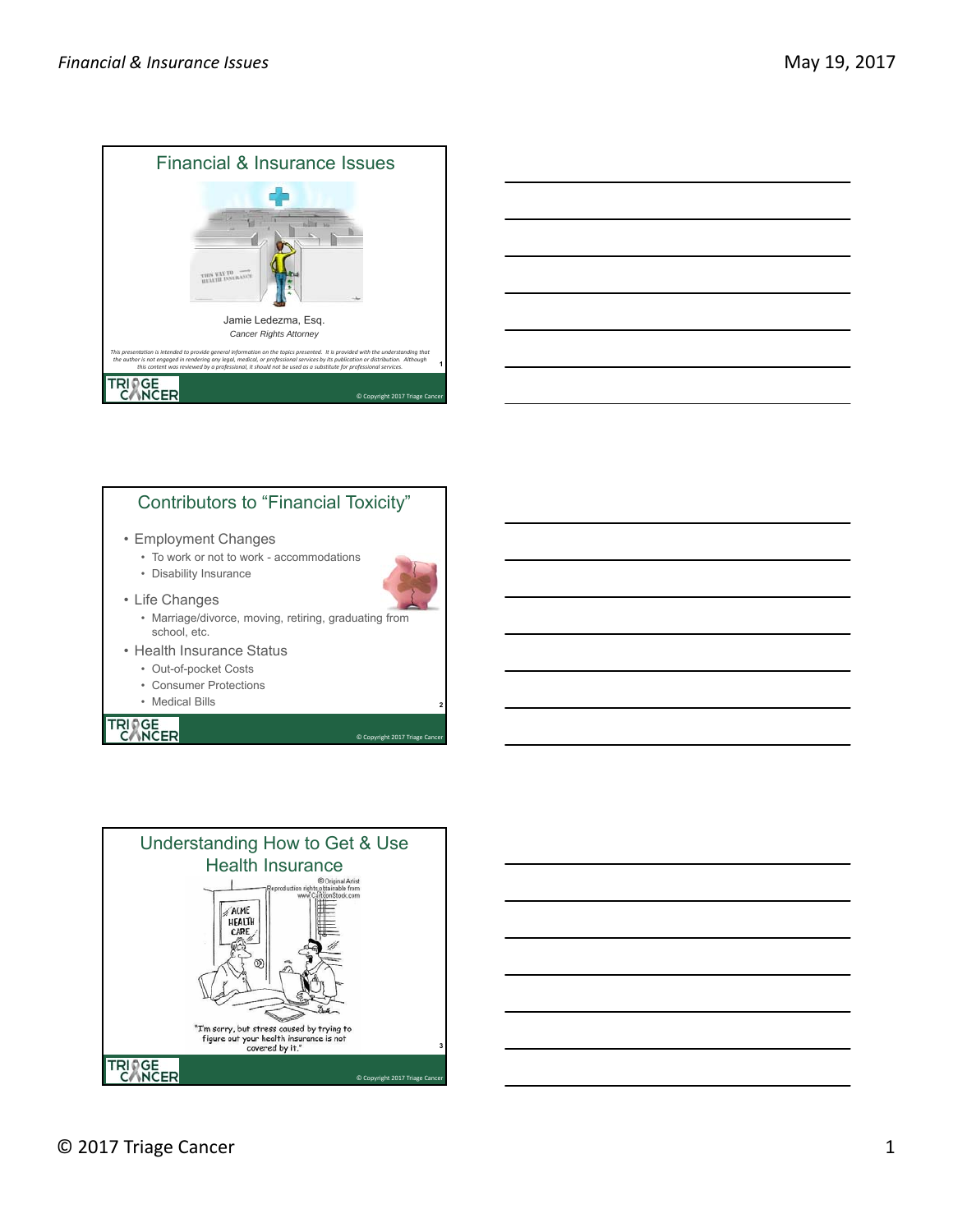

#### Health Insurance Terms

#### Cost to Have Health Insurance

• Premium – each month

#### Costs When You Use Your Health Insurance

- Deductible each year
- Co-Insurance or Cost-Share each time you get care (%)
- Co-Payment each time you get care (\$)
- Out-of-Pocket Maximum =

**deductible + co-payments + co-insurance**

**5**

**6**

© Copyright 2017 Triage Can

© Copyright 2017 Triage Can

# TRIAGE<br>CANCER

#### Case Study: David

David's Plan: Deductible = \$2,000 Co-insurance = 80/20 plan OOP Max = \$4,000 If David has a \$102,000 hospital bill, what does he pay? 1. His deductible of \$2,000  $$102,000 - $2,000 = $100,000$  left 2. His co-insurance amount of 20% 20% of \$100,000 = \$20,000 But OOP max is only \$4,000. So, he would only pay the \$2,000 deductible + \$2,000 of the \$20,000 co-insurance amount, for a total of \$4,000.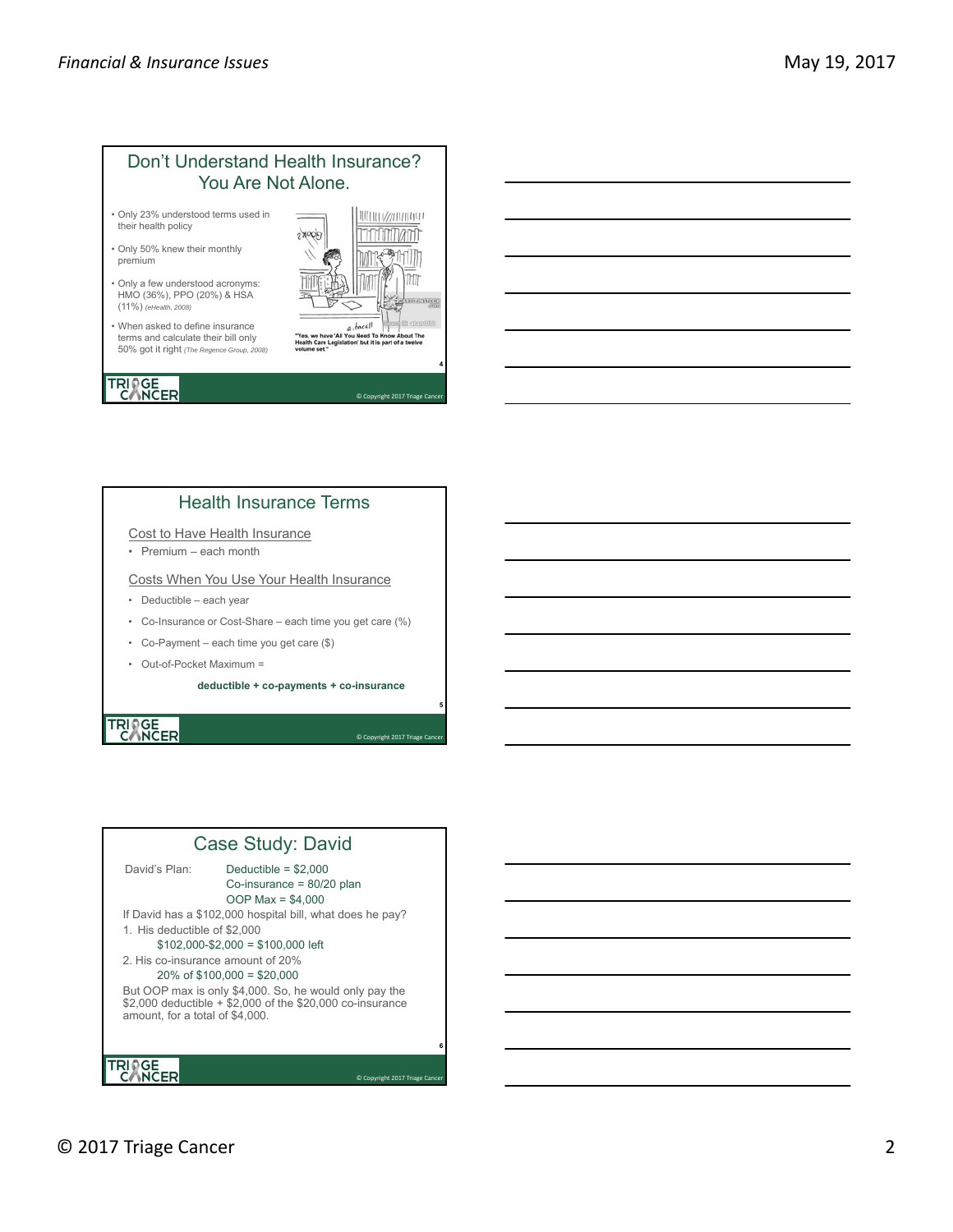







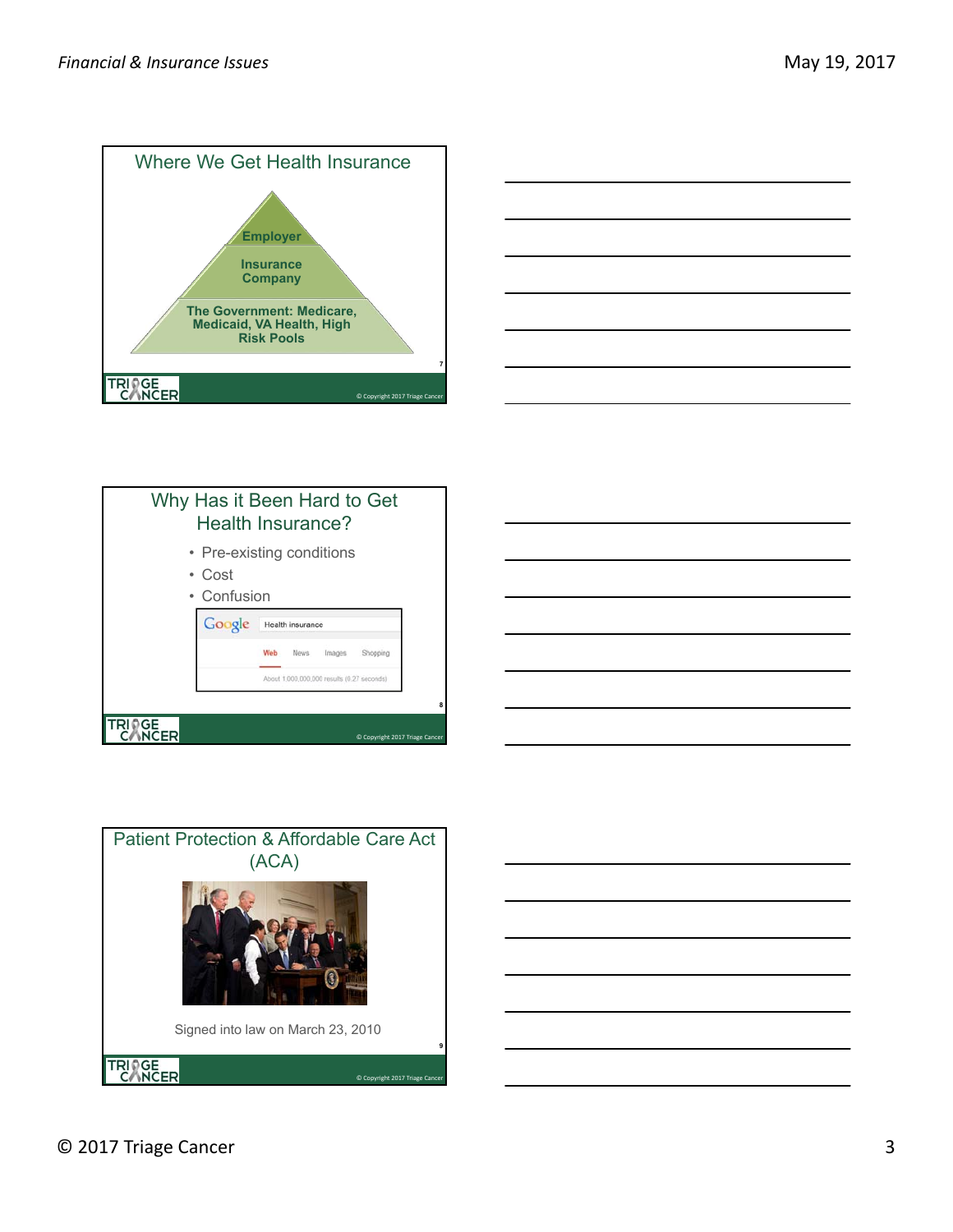#### Consumer Benefits

- 1. No rescissions (cancellations)
- 2. No lifetime or annual limits
- 3. Young adults can stay on parent's plan until 26
- 4. Free preventative care
- 5. Coverage for routine costs of a clinical trial
- 6. Minimum essential health benefits
- 7. External medical review
- 8. Standardized Summary of Benefits of Coverage
- 9. Medical loss ratio
- 10. Improved Medicare benefits, including reduced Rx costs
- 11. Medicaid expansion
- 12. State Marketplaces financial assistance, out-of-pocket caps

# **TRINGE**<br>CANCER

#### 2014 Protections



© Copyright 2017 Triage Cand

**11**

© Copyright 2017 Triage Can

**10**

#### 1. Premium Rating

- Individual vs Family Policy
- Geographic Location (Ex: CA has 19 regions)
- Age (64 year old can't be charged more than 3 times what a 21 year old can)
- Tobacco (some states have eliminated this, too)
- 2. No Pre-Existing Condition Denials/Exclusions
	- Insurance companies **cannot** look at:
	- Pre-existing condition (physical or mental) or health history
	- Gender or age



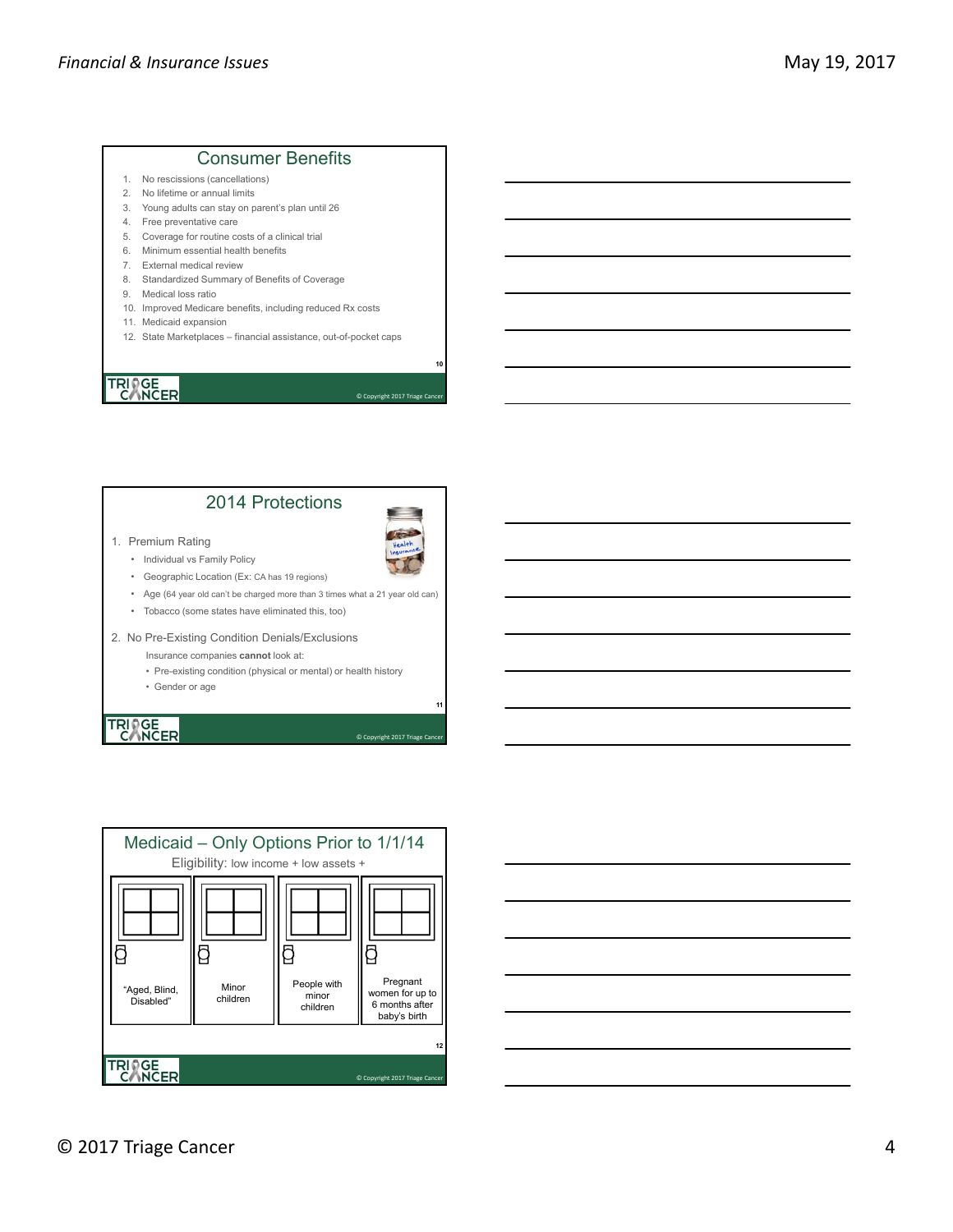

|                                                                                 | $\overline{\phantom{a}}$ |
|---------------------------------------------------------------------------------|--------------------------|
|                                                                                 |                          |
|                                                                                 |                          |
|                                                                                 |                          |
|                                                                                 |                          |
|                                                                                 |                          |
|                                                                                 |                          |
|                                                                                 |                          |
| the contract of the contract of the contract of the contract of the contract of |                          |

| State Medicaid Expansion in 2017                                                                                                                                                                                                                                                                                                                                                                                                                                                                                               |                                |  |
|--------------------------------------------------------------------------------------------------------------------------------------------------------------------------------------------------------------------------------------------------------------------------------------------------------------------------------------------------------------------------------------------------------------------------------------------------------------------------------------------------------------------------------|--------------------------------|--|
| <b>Expanded</b><br>32                                                                                                                                                                                                                                                                                                                                                                                                                                                                                                          | <b>Not Expanded</b><br>19      |  |
| AL, FL, GA, ID, KS, ME, MO,<br>AK <sup>5</sup> , AR <sup>4</sup> , AZ, CA, CO, CT, DC, DE, HI, IA <sup>4</sup> ,<br>MS, NC, NE, OK, SC, SD, TN,<br>IL, IN, KY, LA <sup>7</sup> , MA, MD, MI <sup>1</sup> , MN, MT <sup>6</sup> ,<br>TX, UT, VA, WI, WY<br>ND, NH <sup>3</sup> , NJ, NM, NV, NY, OH, OR, PA <sup>2</sup> , RI,<br>VT, WA, WV                                                                                                                                                                                    |                                |  |
| Updated: 7/7/2016 (information changes frequently, please check for updates)<br><sup>1</sup> MI expansion began 4/1/14<br><sup>2</sup> PA expansion began 1/1/15<br><sup>3</sup> NH expansion began 1/1/16<br><sup>4</sup> IA and AR implemented expansion through premium assistance & wrap<br>around Medicaid<br><sup>5</sup> AK expansion began 9/1/15<br><sup>6</sup> MT enrollment began 11/2/15 for coverage that begins 1/1/16<br><sup>7</sup> LA Governor signed Executive Order for expansion that began 7/1/16<br>14 |                                |  |
|                                                                                                                                                                                                                                                                                                                                                                                                                                                                                                                                | C Copyright 2017 Triage Cancer |  |

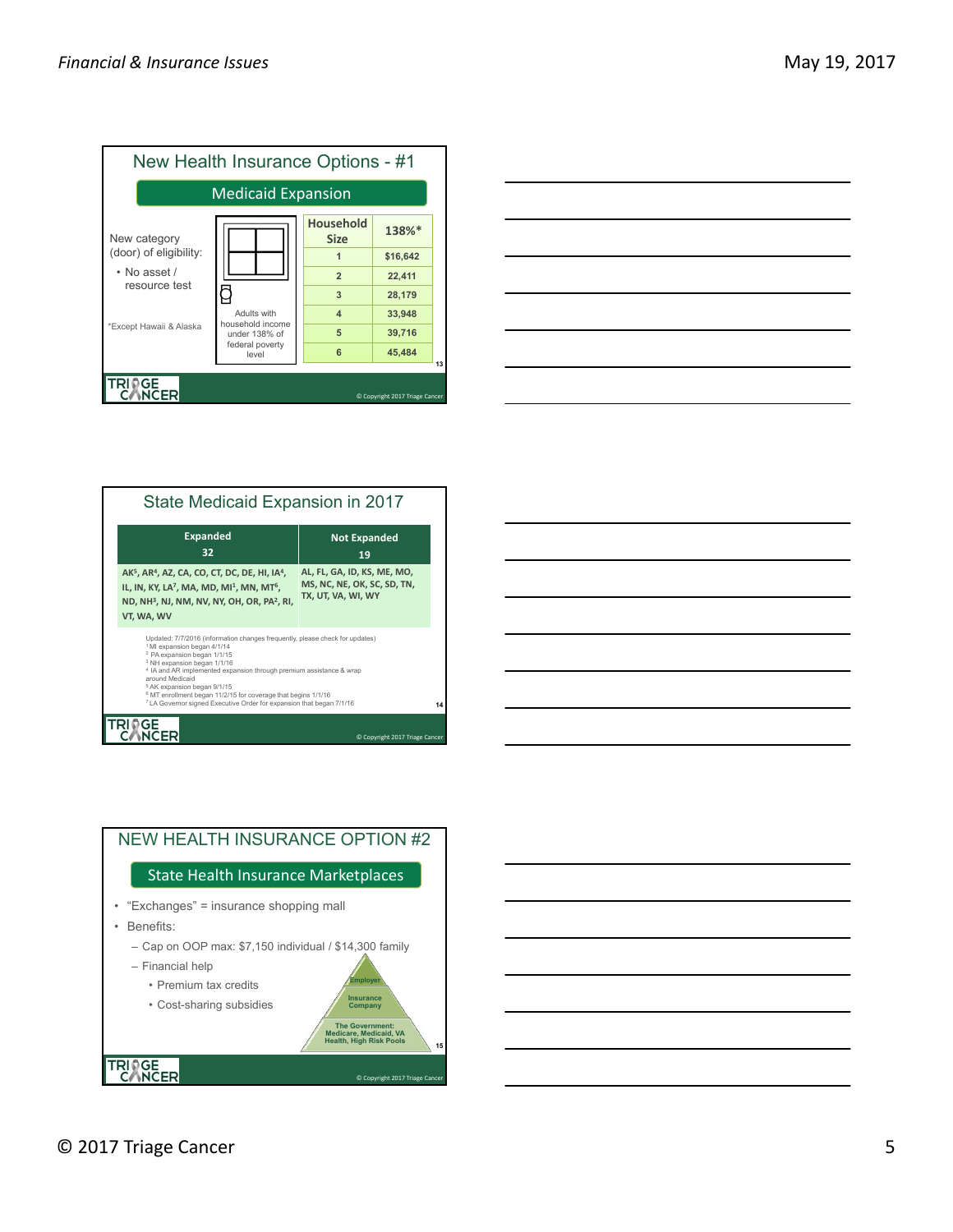









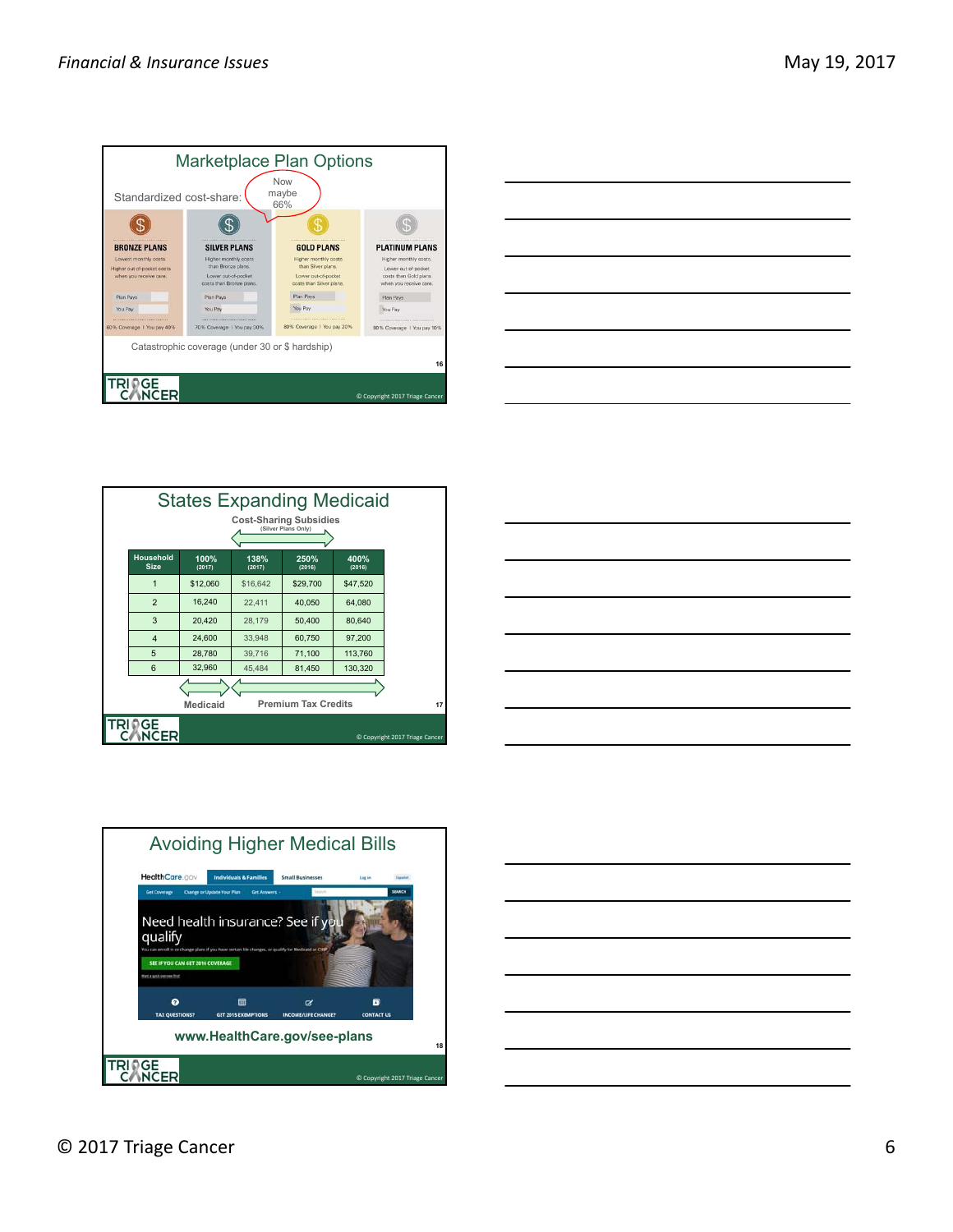| BlueCross BlueShield Kansas Solutions, Inc. - BlueCare                                                     |                                                                                                                          |                                                                 | <b>The Math Matters!</b>                                                   |                                                                   |
|------------------------------------------------------------------------------------------------------------|--------------------------------------------------------------------------------------------------------------------------|-----------------------------------------------------------------|----------------------------------------------------------------------------|-------------------------------------------------------------------|
|                                                                                                            | <b>Solutions Simple Bronze</b><br>Bronze HMO   Pian ID: 27811/30030008                                                   |                                                                 |                                                                            | Total potential costs for                                         |
|                                                                                                            | <b>Estimated monthly premium</b><br>\$173<br>Premium before tax credit: 5213.                                            | Deductible <sup>O</sup><br>\$6,000<br>Estimated Induidual Total | Out-of-oocket maximum <sup>0</sup><br>\$6,000<br>Estimated Induidual Tital | $year = 12$ months of<br>premiums + OOP max                       |
| Blue Cross and Blue Shield of Kansas, Inc. · BlueCare<br>Signature<br>Silver PPO   Plan ID: 18558/30300017 |                                                                                                                          |                                                                 |                                                                            | #1:<br>$$173x12 = $2.076$<br>$+ OOP = $6,000$<br>Total = $$8,076$ |
|                                                                                                            | <b>Estimated monthly premium</b><br>\$271<br>Premium before tax credit: \$311.                                           | Deductible <b>O</b><br>\$2,500<br>Estimated Individual Total    | Out-of-pocket maximum 0<br>\$5,200<br>Estimated Individual Titlel          | #2:<br>$$271x12 = $3,252$                                         |
|                                                                                                            | Blue Cross and Blue Shield of Kansas, Inc. · BlueCare<br>Elite with pediatric dental                                     |                                                                 |                                                                            | $+ OOP = $5,200$<br>Total = $$8,452$                              |
|                                                                                                            | Platinum PPO   Plan ID: 18559/30350001<br><b>Estimated monthly premium</b><br>\$398<br>Premium before tax credit: \$438. | Deductible @<br>S <sub>0</sub><br>Estimated Individual Total    | Out-of-pocket maximum @<br>\$1,150<br>Estimated Individual Total           | #3:<br>$$398x12 = $4.776$<br>$+ OOP = $1,150$<br>Total = $$5,926$ |
| 10                                                                                                         |                                                                                                                          |                                                                 |                                                                            |                                                                   |
| <b>TRIOGE</b><br><b>CANCER</b><br>C Copyright 2017 Triage Cancer                                           |                                                                                                                          |                                                                 |                                                                            |                                                                   |

|  | ____ |
|--|------|
|  | ____ |
|  |      |
|  |      |
|  |      |

### What are the differences between plans?

• Cost

- Premium, Out of Pocket, Co-Pay, Cost-Share
- Networks of doctors and hospitals – Check to make sure your doctors are covered by the plan you choose

**20**

© Copyright 2017 Triage Cancer

- Prescription drug coverage
	- Which drugs are covered?
	- Is there a separate drug deductible?

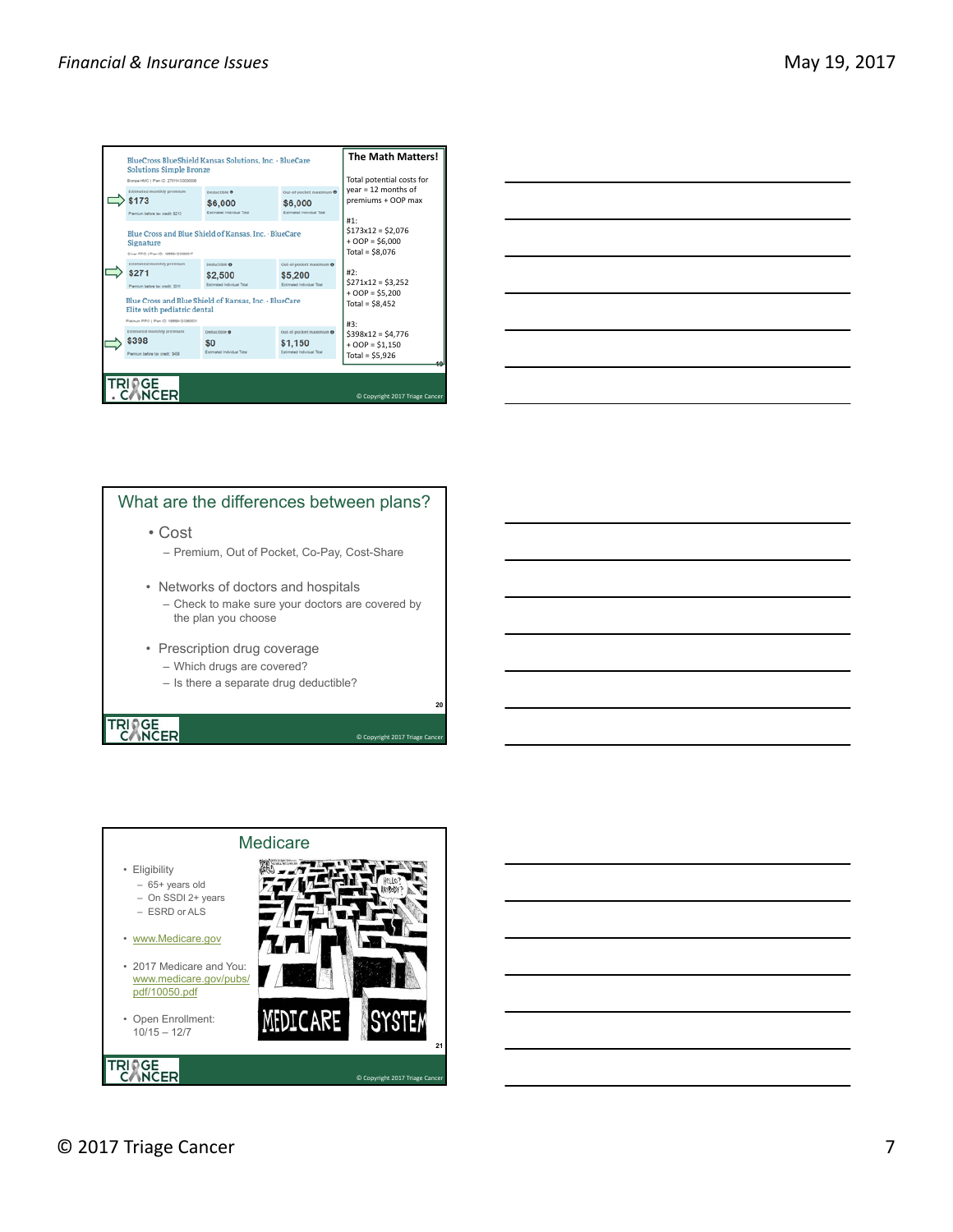



### Medigap Plans • aka Supplemental plans – Helps cover some of your cost share – Plans A-N • Cost – Premium: Varies by plan – Deductible: Varies by plan \*Only available if purchasing Original Medicare https://www.medicare.gov/find-a-plan/staticpages/learn/rights-andprotections.aspx TRIAGE<br>CANCER

 $\overline{\mathbf{2}}$ 

© Copyright 2017 Triage Can



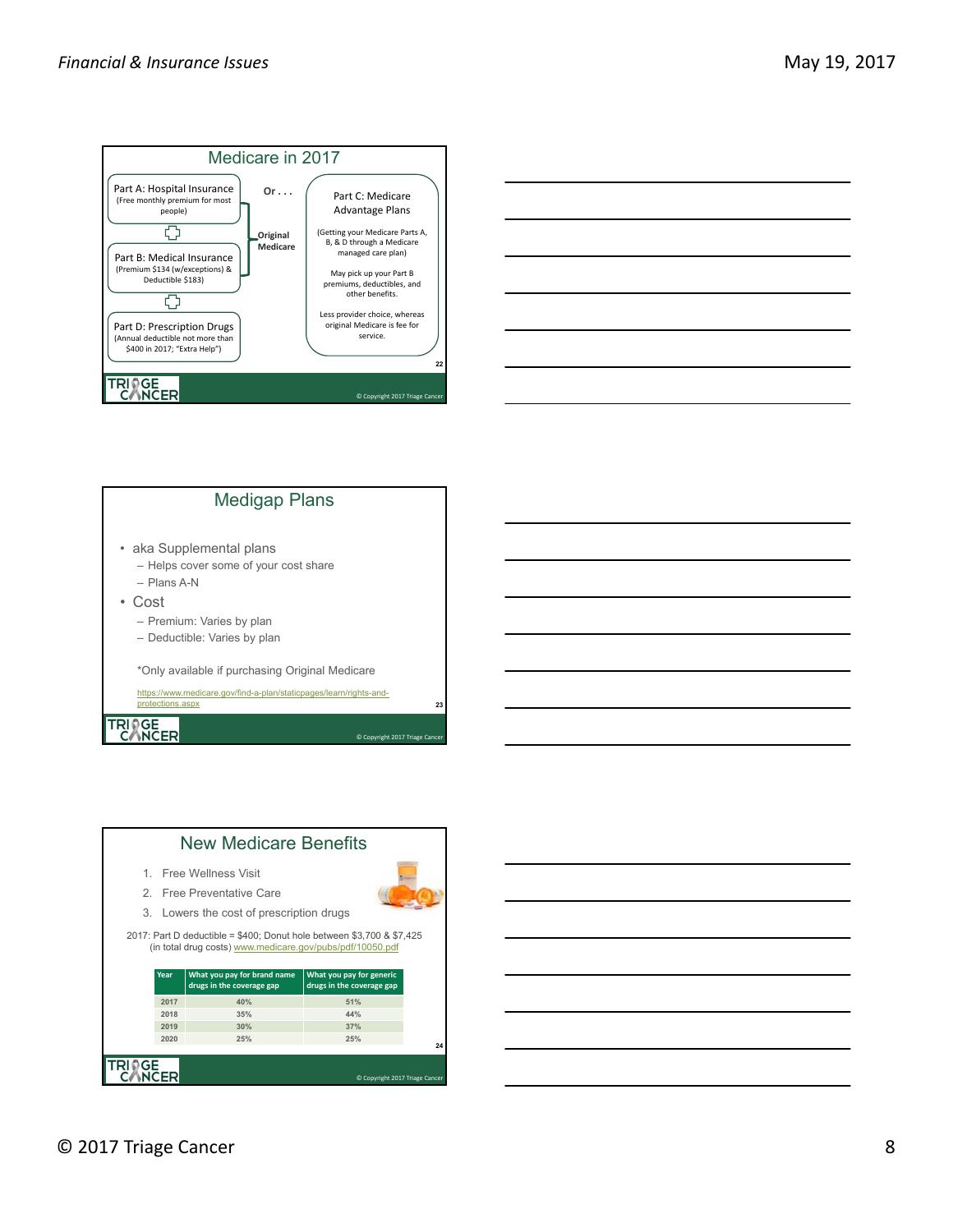| <b>Weighing Options: Medicare Advantage</b> |                                                                              |                                                                                              |    |
|---------------------------------------------|------------------------------------------------------------------------------|----------------------------------------------------------------------------------------------|----|
|                                             | Pros                                                                         | Cons                                                                                         |    |
|                                             | Out-of-pocket maximum is at most \$6,700<br>a year                           | Could have a small network of providers =<br>out of network providers not part of OOP<br>max |    |
|                                             | Many plans cost exactly the same amount<br>as a Part B plan                  | Plans are difficult to compare since no two<br>plans are alike                               |    |
|                                             | Usually includes drug coverage (without<br>separate premium/deductible)      | Usually only localized coverage (i.e., no<br>nationwide coverage)                            |    |
|                                             | Many include hearing and dental                                              | Primarily HMO plans that require PCP<br>referrals to see specialist                          |    |
|                                             | Can include "extras"                                                         | Plan can change drug and medical<br>coverage each year                                       |    |
|                                             | Can switch to another MA plan or original<br>Medicare during open enrollment | May not be able to get Medigap later                                                         | 25 |
| C Copyright 2017 Triage Cancer              |                                                                              |                                                                                              |    |

| <u> 1989 - Johann Stoff, amerikansk politiker (d. 1989)</u> |  |
|-------------------------------------------------------------|--|



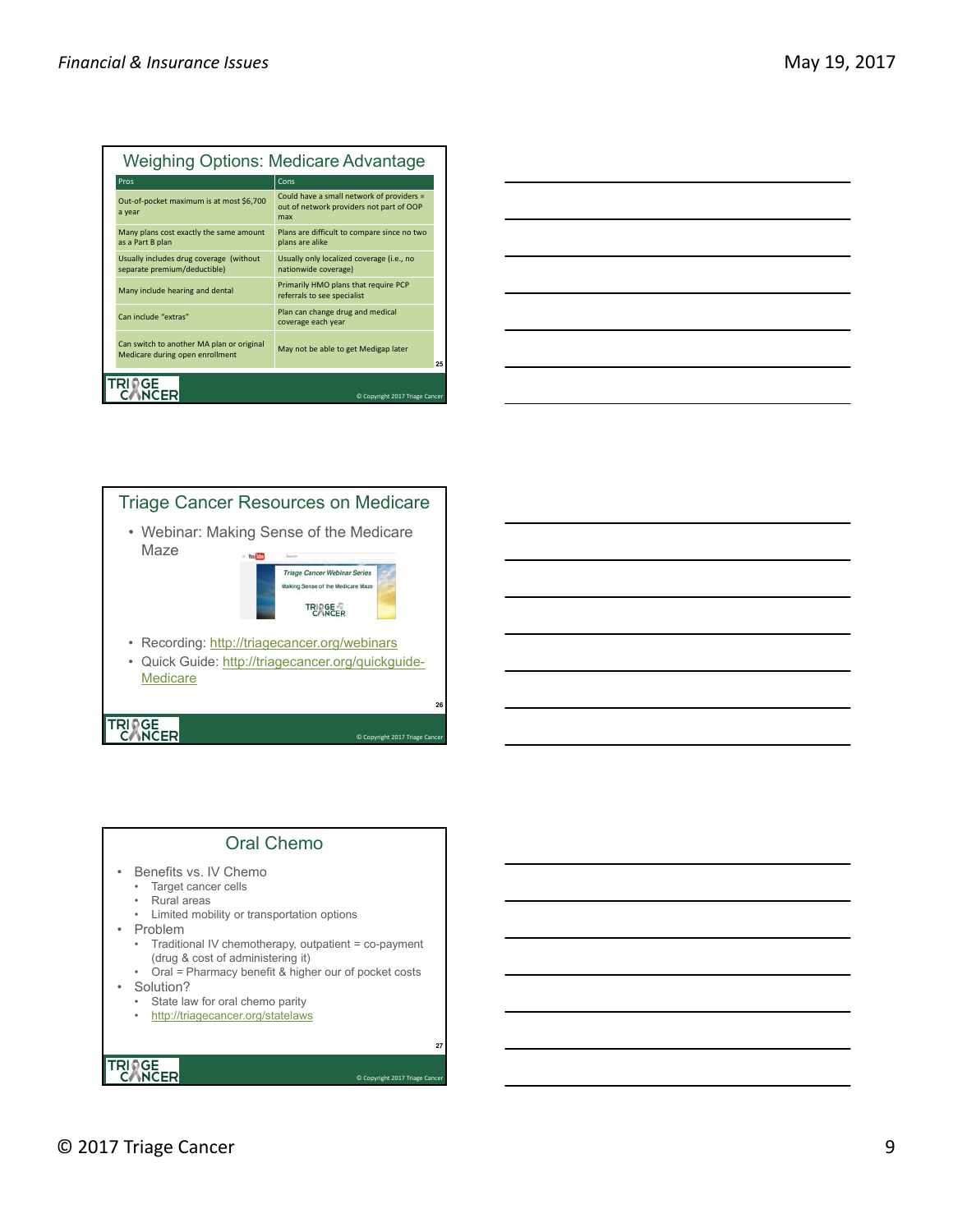

### What's on the Table? Everything.

- NCI & NIH funding reductions
- FDA roll back
- CHIP reauthorization
- Medicare privatization, vouchers, increase age
- Medicaid block grants

• ACA

- Medicaid Expansion
- Marketplace + financial assistance
- Consumer Protections
- Individual & Employer Mandate
- 21st Century Cures Act & Prevention Fund

**29**

**30**

© Copyright 2017 Triage Cancer

© Copyright 2017 Triage Canc

# TRIAGE<br>CANCER

#### How the ACA Can Be Dismantled

- 1. Repeal
- 2. Reconciliation only budget related items
	- Eliminate individual and employer mandate (taxes)
	- Reduce Medicaid funding to states
	- Not paying for defense of lawsuits against the ACA
	- Eliminate or reduce Marketplace financial help
- 3. Executive orders & agency non-enforcement (Ex: IRS)
- 4. Agency rewriting of regulations (proposed rule: 45 days for 2018, limited SEP, pre-enrollment verification, continuous coverage requirements, etc.)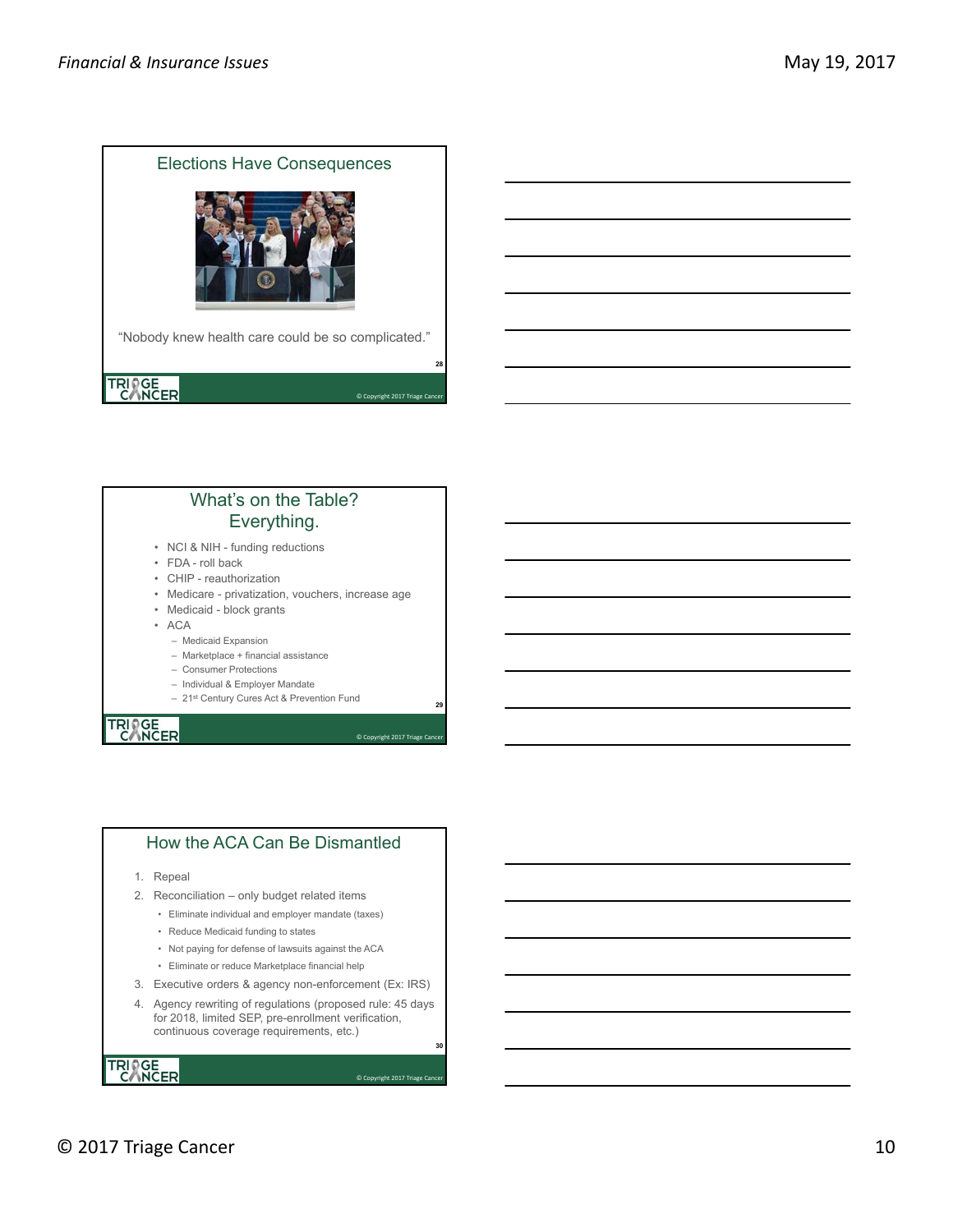#### Where We Stand

 $2/24 \rightarrow$  Boehner: Obamacare repeal and replace 'not what's going to happen'

 $4/13$   $\rightarrow$  Trump released 'fixes' to ACA

- Shorter open enrollment period Limits on open enrollment
- Allowing insurers to collect past due debt before applying money to
- current policy

**31**

**32**

© Copyright 2017 Triage Can

© Copyright 2017 Triage Cand

• Allowing insurers to create 'low-premium' plans

 $4/14 \rightarrow$  Insurers want more

Trump wont guarantee cost-sharing subsidies

 $4/21 \rightarrow$  Rep. Tom MacArthur (R) announces an amendment to American Health Care Act (AHCA)

 $5/4 \rightarrow$  House voted to pass AHCA (217 – 214)

TRIAGE<sub>ER</sub>

#### Why Is The AHCA Concerning?

- 1. No CBO score = no idea how much it will cost, how many will loose coverage (>24 million)
- 2. Going back to high risk pools
- 3. Insurance companies can charge people with preexisting conditions more
- 4. Less financial assistance
- 5. Cuts to Medicaid



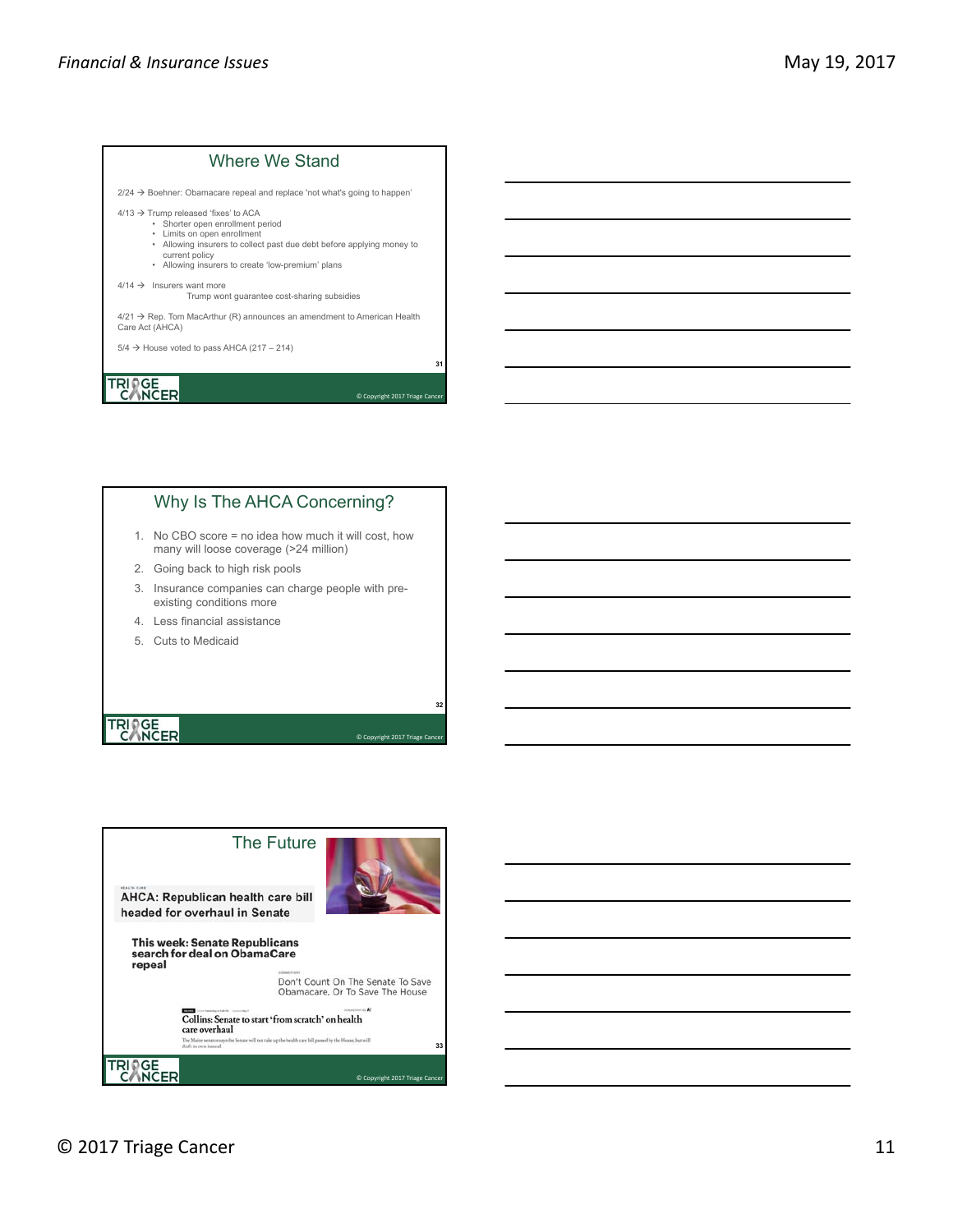

| _______                                              |  |  |
|------------------------------------------------------|--|--|
|                                                      |  |  |
| <u> 1989 - Johann Stoff, Amerikaansk politiker (</u> |  |  |
|                                                      |  |  |







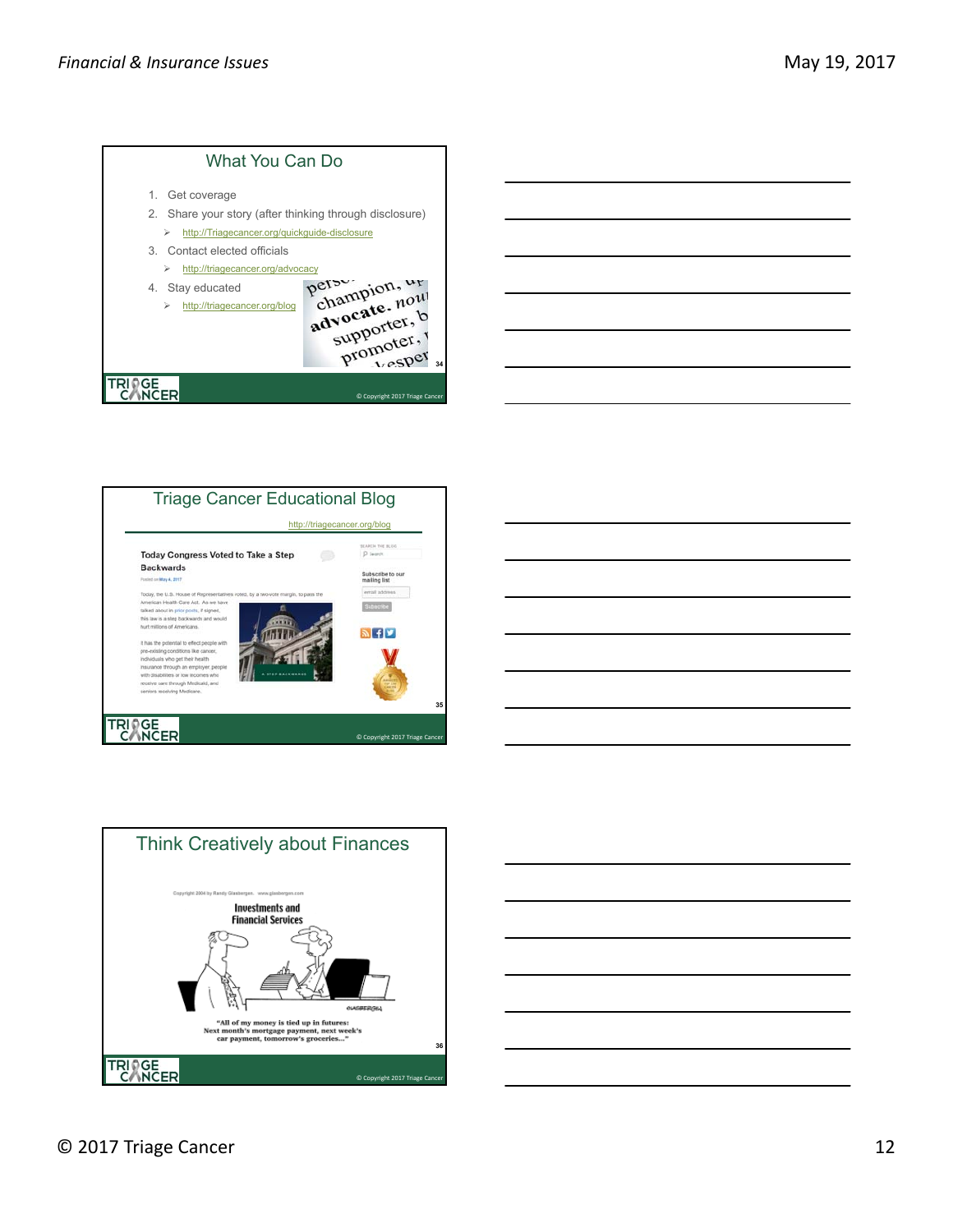### Disability Insurance Basics

- Insurance to make up for lost income
	- Can replace 45% 75% of monthly income
	- Helps pay for any expenses (e.g., mortgage, rent, groceries, bills, etc.)

# TRIAGE<sub>ER</sub>

#### Disability Insurance Options: Private

#### o Private Disability Insurance

- o Purchase through employer
	- o e.g., Aflac
	- o Some employers pay all or part of premiums

**37**

**38**

**39**

© Copyright 2017 Triage Cane

© Copyright 2017 Triage Car

© Copyright 2017 Triage Car

- o Purchase directly from company o e.g., MassMutual
- o Short term vs. long term
	- o Short term generally last 6-12 months
	- o Long term generally starts 3-6 months
	- after disability begins

# TRIAGE<br>CANCER

#### Private Insurance

- Questions to ask
	- How does the policy define "disability"
	- What are the benefits
	- How long is the waiting period for benefits to start
	- How long payments would continue
	- Does the plan take other disability coverage (e.g., SSDI) into account
	- If your long-term disability benefit is subject to a payment limit
	- Is there a booklet describing the plan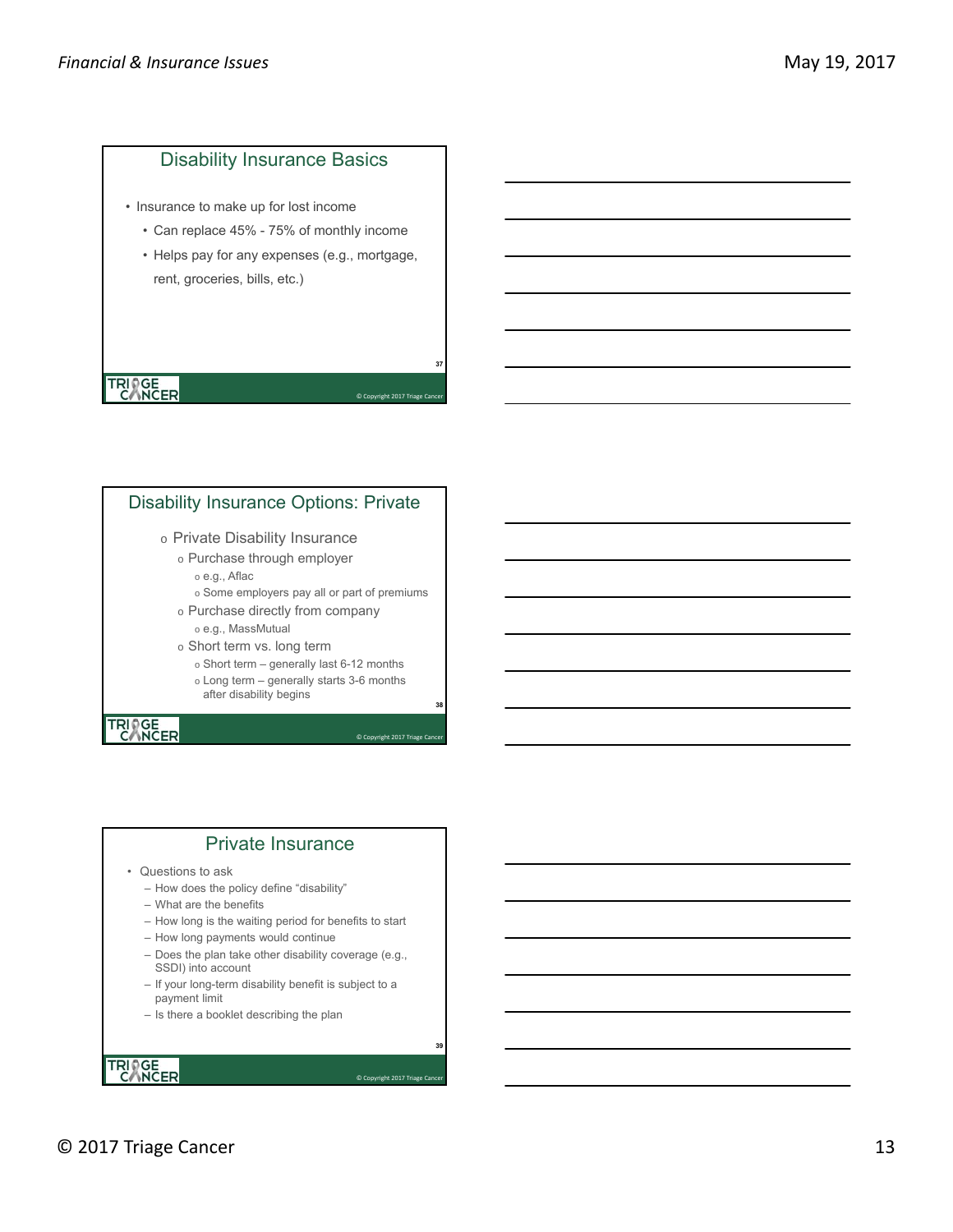#### Disability Insurance Options: State

o State Disability Insurance o Short-term disability benefits o CA, NY, NJ, RI, HI, and PR

http://triagecancer.org/resources/stateresources

**40**

**41**

© Copyright 2017 Triage Car

© Copyright 2017 Triage Cand

# TRIAGE<sub>ER</sub>

#### Disability Insurance Options: Federal

- Federal Disability Insurance
	- Social Security Administration
	- Long-term disability insurance programs
		- Social Security Disability Insurance (SSDI)
		- Supplemental Security Income (SSI)

Visit www.ssa.gov for more info on SSDI & SSI

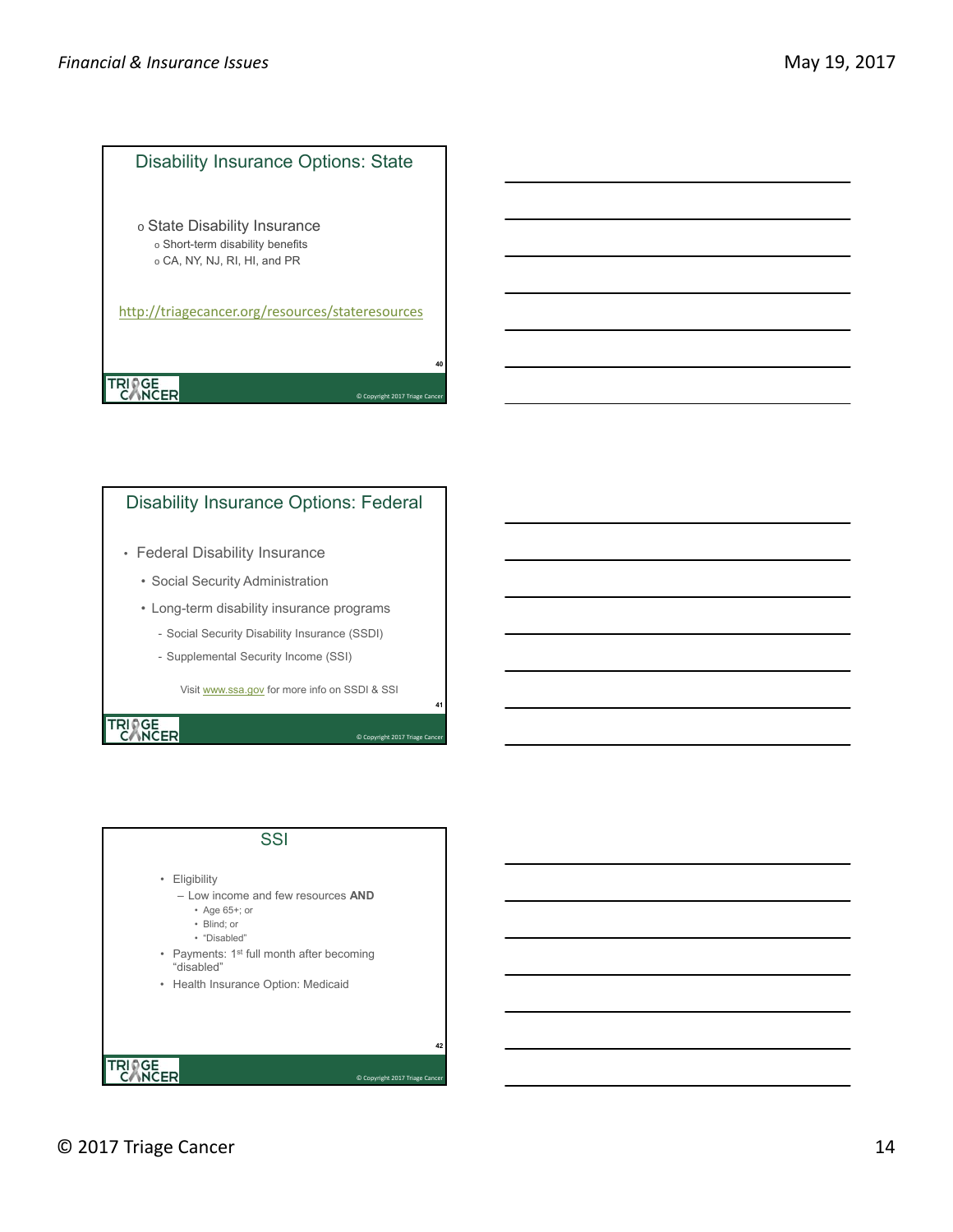#### **SSDI**

- Worked and paid into the system 5 of the last 10 years (if older than 31)
	- Generally, need 40 credits, 20 in the last 10 years
	- Example: You earn one credit for each \$1,300
	- Earning \$5,200 = 4 credits for the year
- How much you receive is based on the amount of your contributions
- 5 month waiting period
- But payments can be retroactive 12 months (excluding waiting period)
- Health Insurance Option: Medicare (after 24 months of SSDI)

**43**

**44**

**45**

© Copyright 2017 Triage Can

© Copyright 2017 Triage Can

© Copyright 2017 Triage Can

### TRIAGE<br>CANCER

### SSDI Timing Example

Billy applies for SSDI benefits on September 1, 2015, for a disability the SSA determined began on January 1, 2015.

His first benefit check would arrive October 2015 & would include:

- first month's payment (October),
- plus the retroactive benefits payments for the four months of June 2015 to September 2015

Note: January 2015 – May 2015 will not be included in the retroactive benefits, as that serves as the 5 month waiting period

# TRIAGE<br>CANCER

#### SSA Appeals

- About 65% of applications initially denied
- Work with health care team to document medical condition and how it affects your ability to WORK
- Must appeal in writing within 60 days of receiving denial letter (5 days after date on the letter)
- 4 Levels of Appeal:
- Request for Reconsideration
- -<br>Skip this level: AL, AK, CA (LA North/LA West only), CO, LA, MI, MO, NH, NY, & PA
- Hearing by an Administrative Law Judge
- Review by the Appeals Council
- Federal Court Review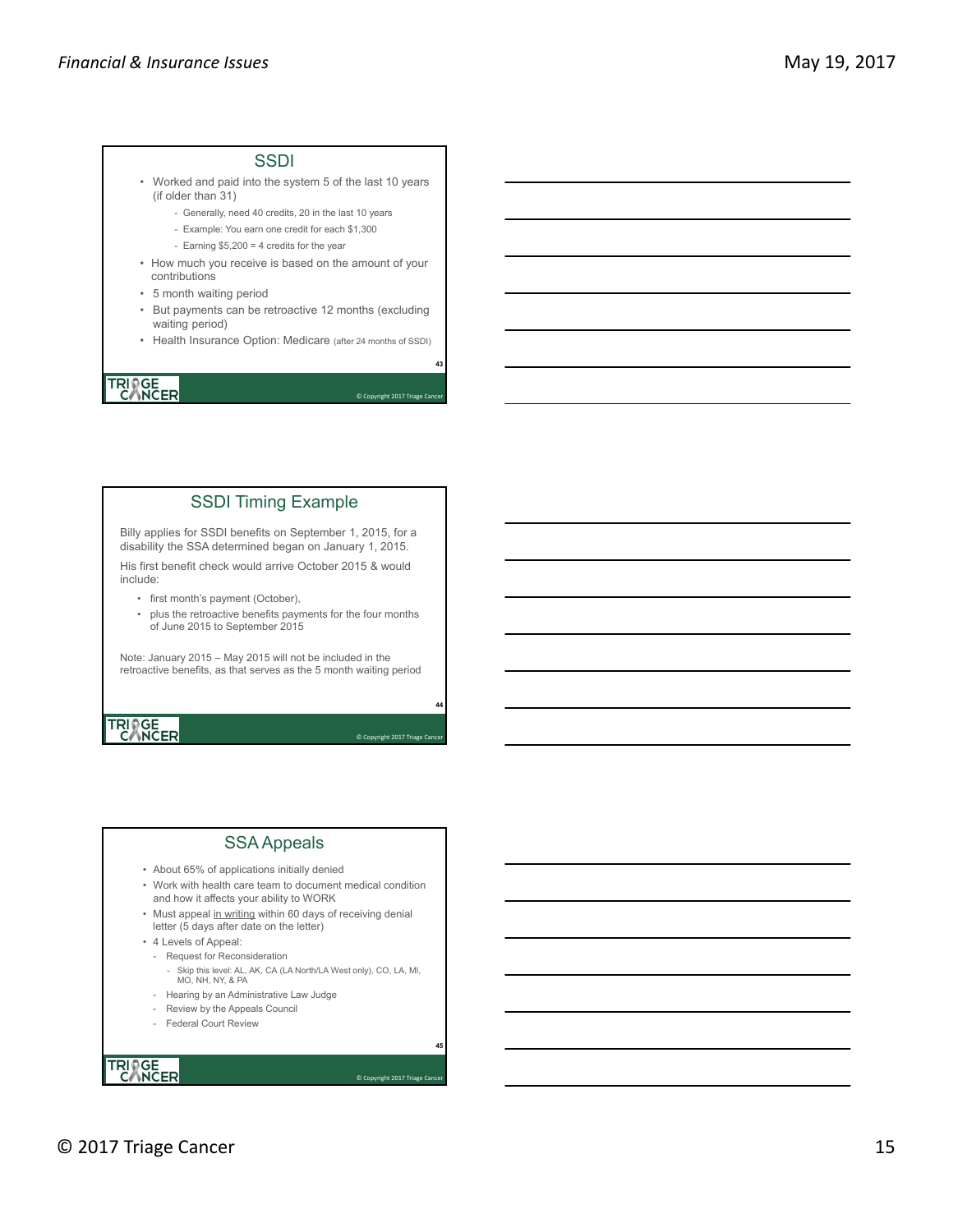